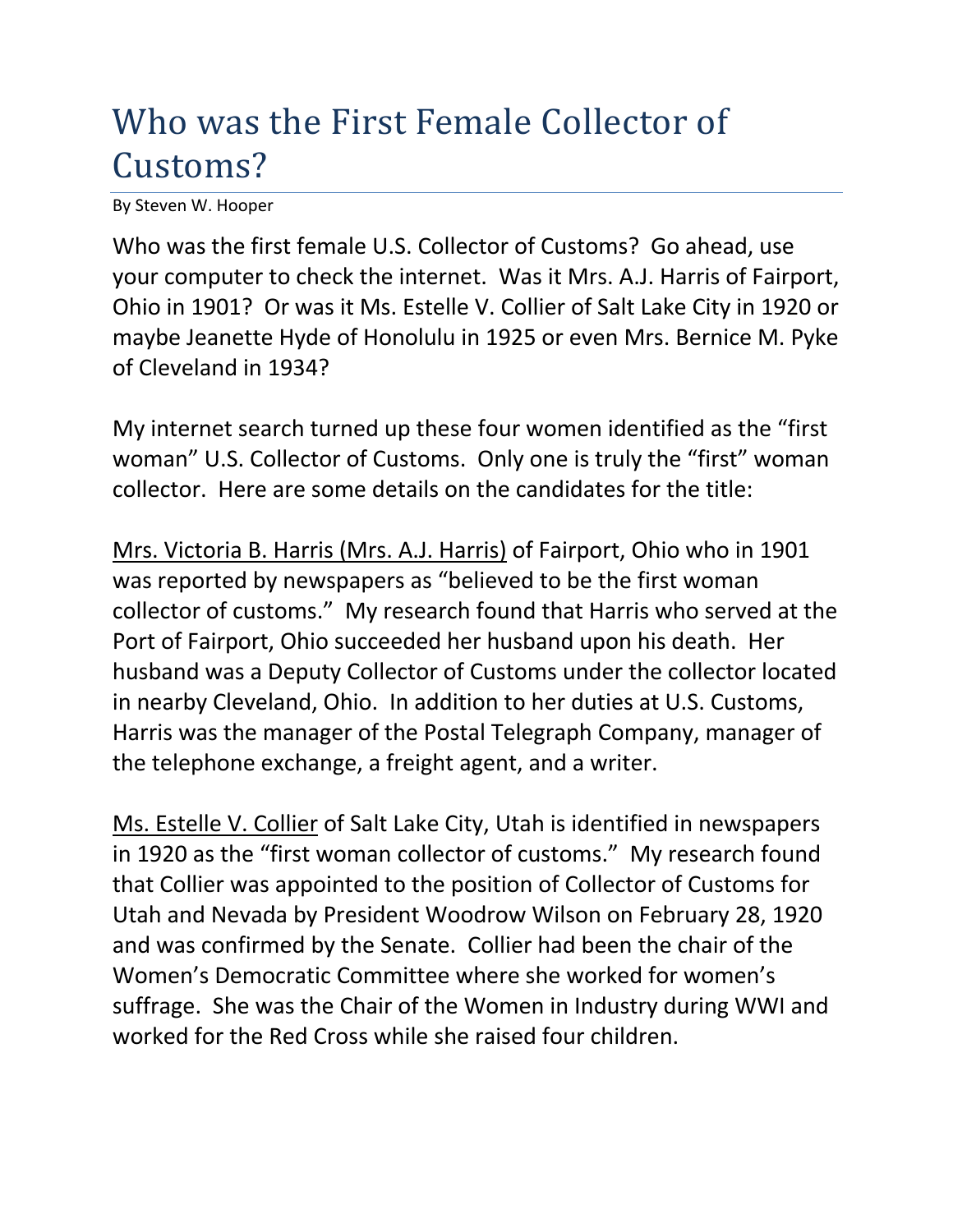Ms. Jeanette Hyde of Honolulu, Hawaii is identified in a U.S. Customs publication from the Pacific Region in 1989 as the "first woman to ever be appointed a collector of customs." My research revealed that Hyde was appointed to the position of collector on March 13, 1925, by President Calvin Coolidge and confirmed by the Senate. Prior to her appointment, she served as a member of the Republican National Committee. She graduated from the University of Utah in 1883.

Mrs. Bernice M. Pyke of Cleveland, Ohio was reported as "said to be the first woman appointed a collector of customs in the United States." My research revealed that Pyke was appointed to the position of Collector of Customs by President Franklin D. Roosevelt in March of 1934. Prior to service with U.S. Customs, she taught mathematics in Illinois schools and was active in the suffrage movement and the Democratic party. She attended Ohio Wesleyan University and graduated with an A.B. degree from Smith College in 1902.

It appears that in the days of expensive long-distance calling and long before the invention of the Internet, newspaper reporters were not able to verify the information in their articles when it involved "nationwide firsts". Those days are behind us now and a few strokes on the keyboard can identify the women who blazed the path for others to follow.

I propose that before next year's Women's History month, we eliminate the confusion and ask the U.S. Customs and Border Protection (CBP) historian to declare the official "First woman Collector of U.S. Customs". All these women are certainly worthy of our admiration and their communities are justifiably proud of them; but only one of them can truly hold this title.

Let the research begin!